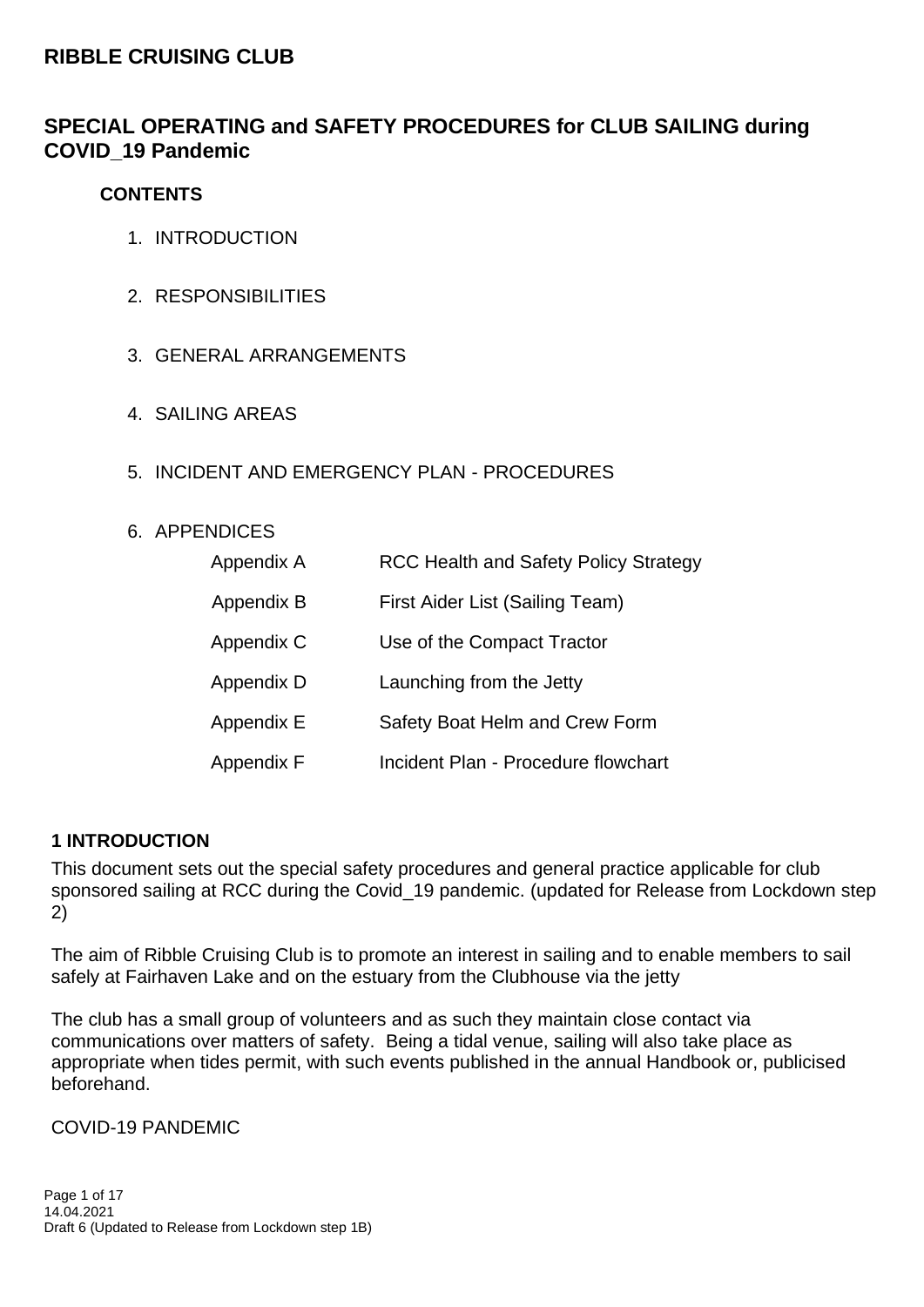From the 12<sup>th</sup> April 2021 the Government has further relaxed the rules and quidance regarding Lockdown 3 in accordance with Step 2.

The General Government advice is:

### *Meeting others*

*You must not socialise indoors except with your household or support bubble. You can meet outdoors, including in gardens, in groups of six people or two households.*

#### *Overnight stays*

*Domestic overnight stays are allowed, but you must only stay with members of your household or support bubble.*

#### *Bars, Pubs and Restaurants*

*Open outdoors for groups of six people or two households. Those that serve alcohol must provide table service. Closed indoors.*

#### *Leisure and sporting facilities*

*Gyms, indoor sports facilities and spas open for use on your own or with your own household or support bubble. Saunas and steam rooms closed.*

#### *Domestic travel*

*You should minimise travel as much as possible. Avoid the busiest times and routes - plan your journey and what you need at your destination ahead of time.*

RCC's Main Committee has further reviewed the advice from HM Government and the RYA.

Restrictions to access to the Club dock and dinghy tanks were lifted on Monday 29<sup>th</sup> March in line with Government guidelines for stage 1b. Club Members are advised that the Clubhouse lounge, bar and galley will remain closed. Members wishing to sail their own boats are permitted to do so either by themselves, in a household or 'support bubble' group and with members of one other household or support group. Members are permitted to gather in the club dinghy tanks in groups no bigger than 6.

A safety boat may be provided on days noted as 'Club sailing' days in the handbook if a suitable helm and crew are available, this will be advised to all potential dinghy sailors on the day by the acting OOD. Due to the Covid-19 restrictions the clubhouse is not open thus the availability of a safety boat will NOT signalled as per the handbook by the flying of the club burgee from the clubhouse mast, the OOD will instead notify dinghy sailors.

Members accessing the club dinghy tanks or dock are still advised to Stay alert and adhere to the Government guidelines for Social distancing (2m or 1m plus mitigation) whilst on Club grounds.

#### DINGHY SAILORS

Guidance for use of the dingy tank and jetty are noted below for the benefit of club dinghy sailors.

#### SAILING FROM THE DOCK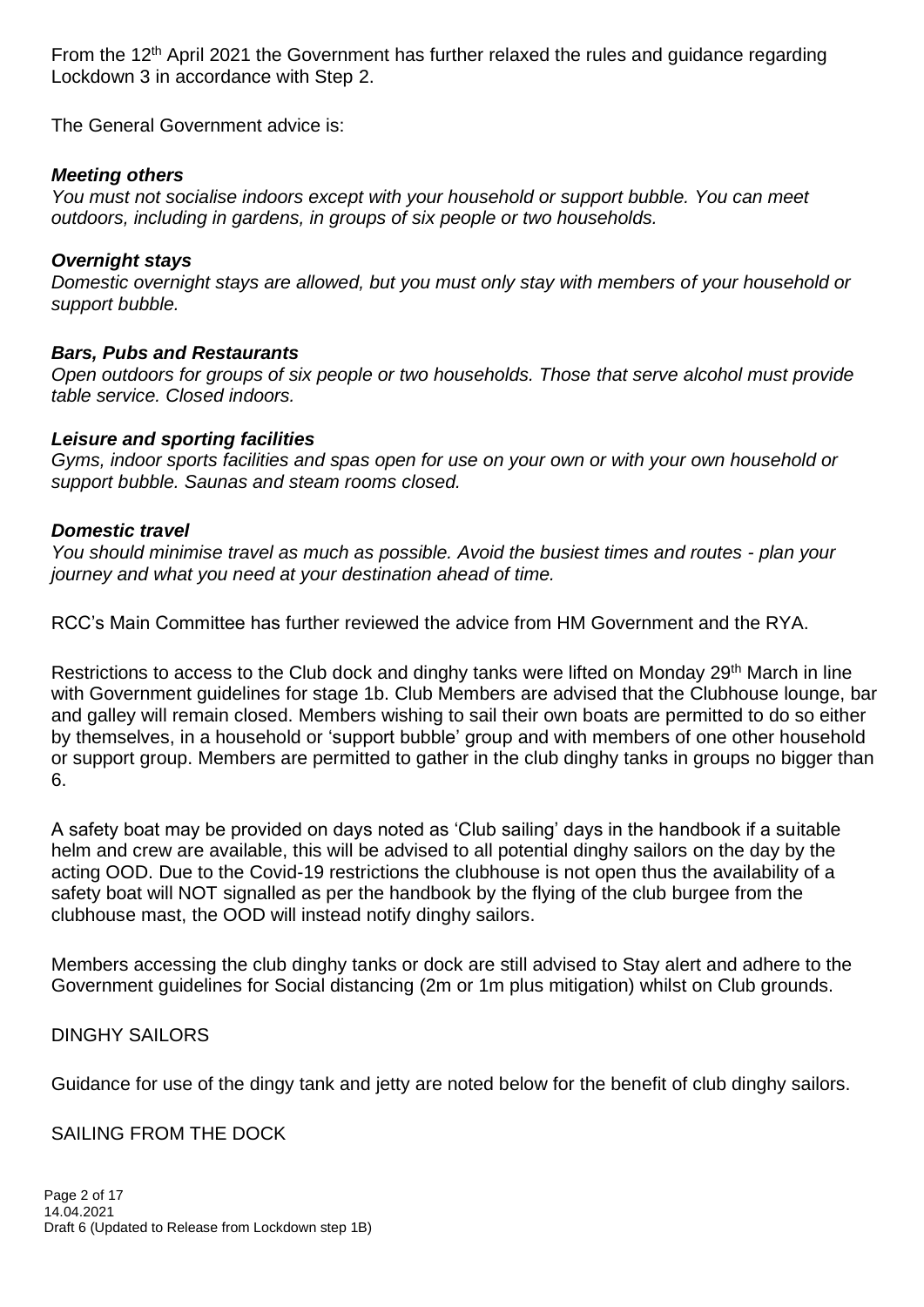## GUIDANCE FOR DINGHY SAILORS AND USE OF JETTY

We are now able to open some of the Club's facilities. Below, and to assist club members, are guidelines for the use of the club facilities that are currently available to members only, so we can enjoy our sport safely during the current circumstances.

### **When using the Dinghy Tanks and Public Jetty please note the following guidelines which are in place for your and others safety**: -

- 1. You are permitted to sail with a member of one other household, or you can sail single handed regardless of the boat design.
- 2. When launching and retrieving you must keep to social distancing regulations of 2 meters away from any other boat crew.
- 3. You must assess the conditions and your capability and only sail when you feel that it is safe to do so.
- 4. Remember, other members will also be operating locks/latches on gates and you therefore need to ensure you have adequate hand cleanser and wipes for your own personal protection.
- 5. Currently there will be no washing off facility adjacent the garage, any washing off can be done from the hose reel in the eastern dinghy tank, again observing social distancing and ensuring that the hose reel is sanitised after use.
- 6. Please do not gather in groups of more than six to a 'bubble' and observe social distancing.
- 7. From a safety perspective the club may operate a safety boat on the club sailing days (TBC) noted in the handbook, otherwise there will be no safety cover. If you are sailing other than on a club sailing day please ensure that a member of your family is aware of where you are and what you are doing. Also give them an approximate time you will be back home. If you can and have the facility, take a mobile phone with you as this can be tracked in case of an emergency and you can also contact others.
- 8. Other additional safety measure to be adopted when sailing without safety boat cover use a masthead float, carry a paddle, radio (if possible) long tow line in case you can get a tow from others and it is safe to do so and above all wear your buoyancy aids/life jackets.
- 9. Please also note that Club equipment and dinghies generally will not be available for use except by special arrangement.
- 10. The 'unisex' toilet on the lower ground floor is available for use. (but the remainder of the lower ground floor remains out-of-bounds)
- 11. Very limited changing space is now available on the basis of one-in one-out for both male and female areas, but the showers are not in use. Therefore, if sailing, members should still ideally arrive self-sufficient and ready changed.
- 12. A sanitation station is provided within the garage at the entrance to the lower ground floor.

As and when the situation changes, we will put revised bulletins out on the website, Facebook group and posted at the Club.

Please also refer to: -

[https://www.gov.uk/government/publications/coronavirus-outbreak-faqs-what-you](https://www.gov.uk/government/publications/coronavirus-outbreak-faqs-what-you-can-and-cant-do/coronavirus-outbreak-faqs-what-you-can-and-cant-do)[can-and-cant-do/coronavirus-outbreak-faqs-what-you-can-and-cant-do](https://www.gov.uk/government/publications/coronavirus-outbreak-faqs-what-you-can-and-cant-do/coronavirus-outbreak-faqs-what-you-can-and-cant-do)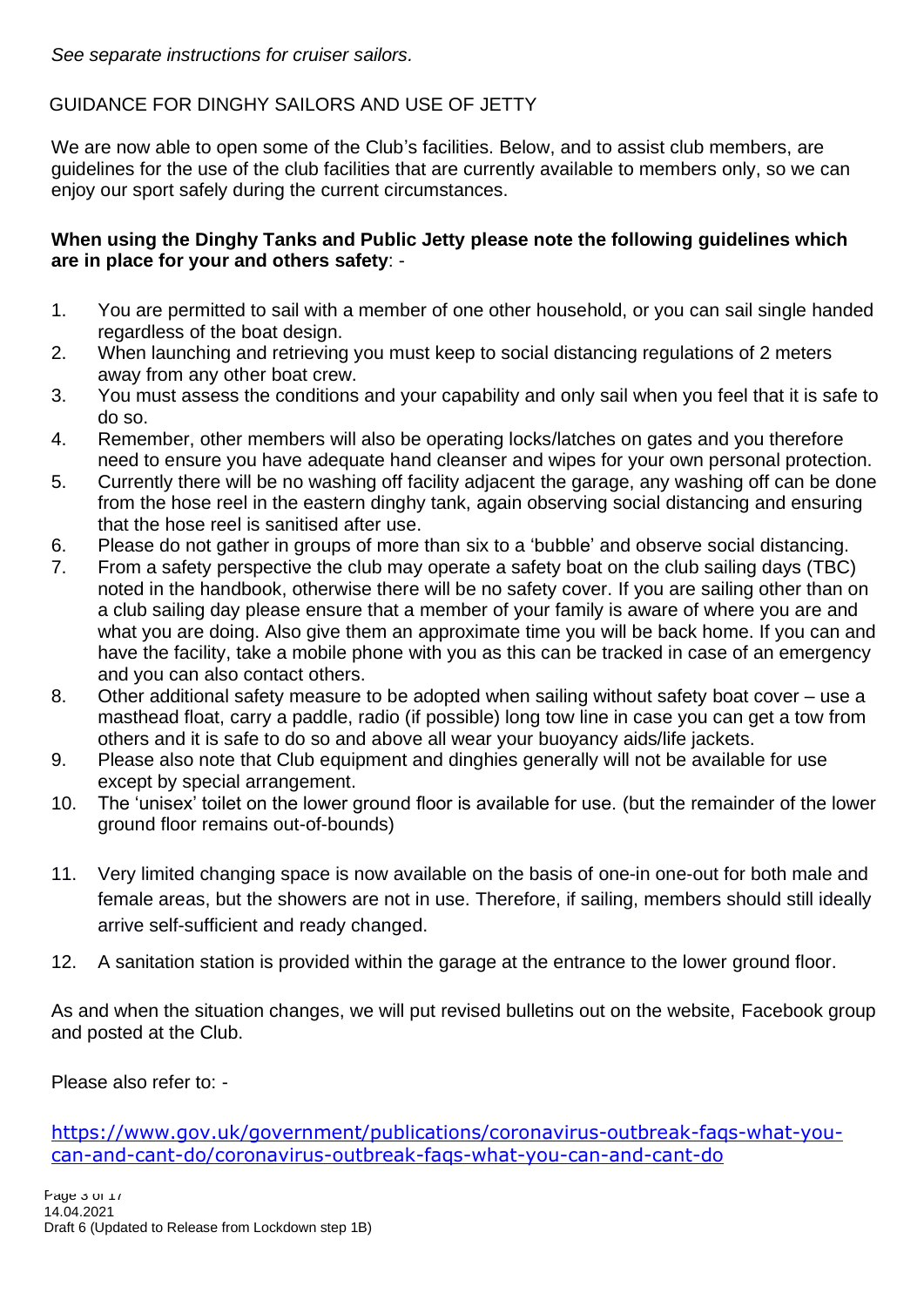## **2 RESPONSIBILITIES**

#### **2.1 Management Responsibility**

Responsibility for the management of safety within the club rests with the Main Committee of the club. The immediate responsibility for safety during organised club sailing activities carried out under the auspices of the club will be in accordance with the General Sailing Regulations noted in the club handbook and will require an Officer of the Day (OOD).

The OOD should be familiar with the Special Covid-19 Risk Assessment for sailing on the estuary.

### **3 GENERAL ARRANGEMENTS**

#### **3.1 First Aid Box**

The club maintains first aid boxes and an Automatic External Defibrillator (AED) in the Clubhouse. It is the responsibility of the Hon. Secretary to ensure these are adequately stocked.

#### **3.2 Boats and Equipment**

RCC has several Club boats which may ordinarily be booked and hired for sailing. These will be maintained in good condition by the Club's Sailing Committee. Use of the club boats during the 'Release from lockdown' Covid-19 period 1 is generally prohibited (until reviewed on the 12<sup>th</sup> April) other than by special arrangement with John Gallagher mob:07973 156150.

Hired boats, once identified, are for the exclusive use of a single person or household on that day and the person/household is responsible for its cleaning and sanitising after use. Once used, club boats and club equipment should be quarantined for a period of at least 72 hours before use by another person/household.

Members are encouraged to use mast head floats on their own boats. Mast head floats MUST BE USED on club boats whilst sailing on the estuary.

#### **3.2.1 Safety Boat**

Safety Boats will have the following equipment: -

- VHF Radio
- Flares<sup>1</sup>
- Paddles
- Fog warning signal  $2$
- First Aid Kit **<sup>3</sup>**
- Spare fuel can **<sup>4</sup>**
- Anchor and warp
- Knife
- Throwing line
- Towline
- Spare kill-cord
- Area Maps/Charts, tide tables and Contact Details **<sup>5</sup>**

Safety Boat helms are responsible for checking that the above equipment is present on the boat prior to launching.

#### **Variations relating to safety at Fairhaven Lake**

Page 4 of 17 14.04.2021 Draft 6 (Updated to Release from Lockdown step 1B)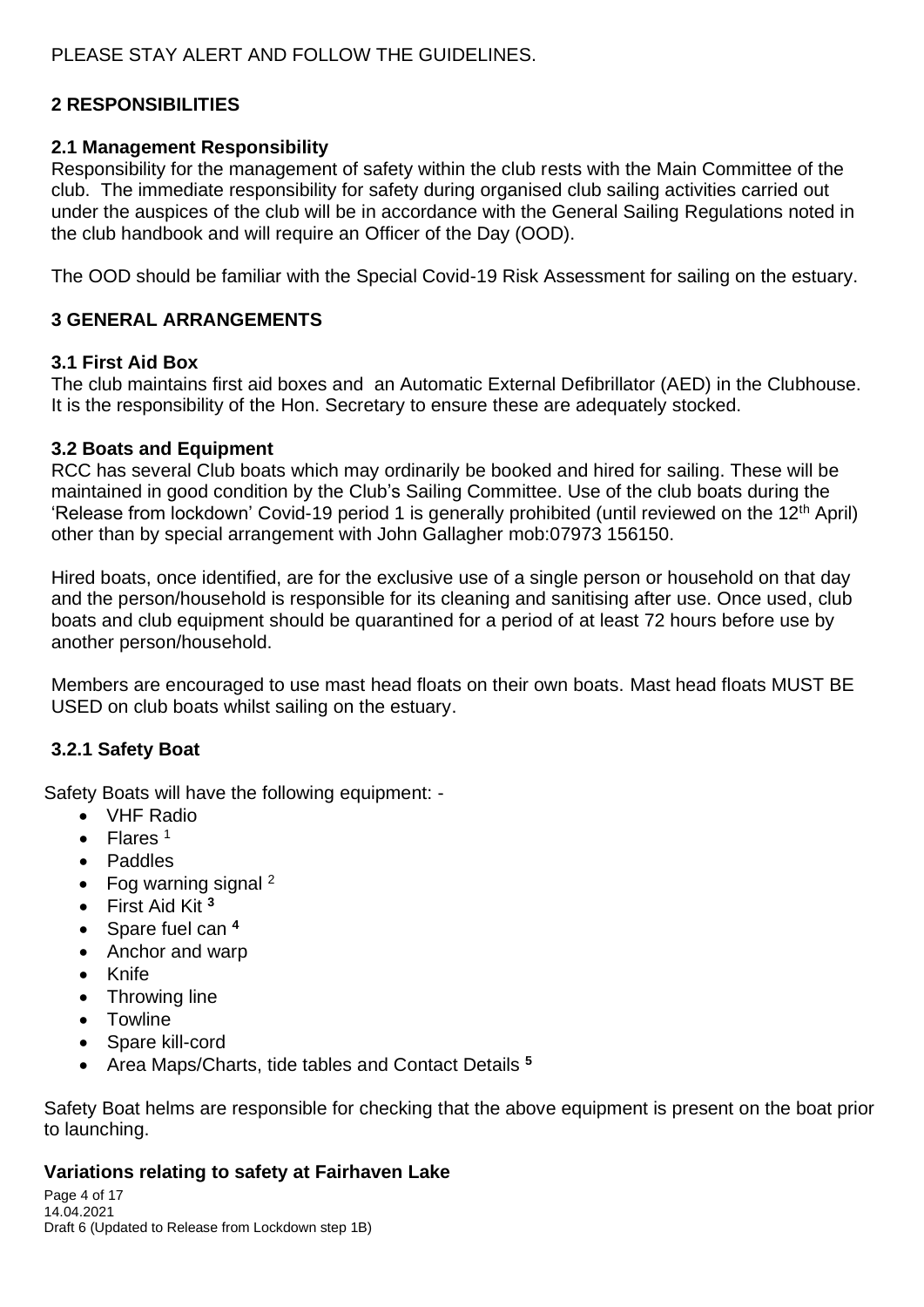- 1 - Not required as Fairhaven Lake is inland, not coastal
- 2 - Not required as sailing will only take place during fog-free conditions
- **3** - Only basic wound dressings required as shore support is nearby and within radio range
- 4 - Not required as there is sufficient fuel in the boat(s) to suffice for longer than a complete session
- 5 - Only aboard craft used on the River

Any powerboat used as a Safety Boat **purely at Fairhaven Lake** will be equipped as indicated in the variation above.

Occasionally this will entail a "kit-bag", containing all necessary listed equipment, being taken aboard.

This "kit-bag" will be retained in the lake boat shed when not in use.

## **SPECIAL PROCEDURES during Covid-19 Pandemic**

'Special' procedures are to be adopted whilst operating the safety boat during the Covid-19 pandemic period commencing 29.03.21 (this may change the prescribed protocols described in the Handbook General Sailing Regulations): -

- 1. Safety Boat crews should not take a duty if they have any of the symptoms of Covid-19.
- 2. Safety boat crews, if not from the same household, are to read and sign a disclaimer Form (at Appendix E) accepting that they are aware of the fact that they are likely to be compromising the HM Government's guidance on Social Distancing.
- 3. The skipper of the safety boat is by default the Officer of the Day (OOD) if no other OOD has been appointed by the Sailing Committee, and is responsible for those duties attributable by the regulations within the club's handbook and special requirements noted elsewhere in this document.
- 4. The clubhouse remains closed therefore the OOD does NOT fly the club burgee, therefore the OOD has to advise all dinghy sailors individually that a club safety boat will be on the water (this temporarily varies the rule in the RCC General Sailing Regulations)
- 5. The OOD shall keep a written record of all those sailing or attending the clubhouse on the day.
- 6. 2 Crew Operation of the safety boat must be upheld at all times
- 7. Skippers and crew should be drawn from the appropriate lists posted in the clubhouse.
- 8. Crews Must be 'able-bodied' persons. (capable of pulling a person out of the water and on to the safety boat)
- 9. PPE in the form of full-face Balaclavas should be worn if there is a likelihood that helm and crew will come face to face for extended periods (>15mins).
- 10.A Dry Bag containing Sanitizer, Masks & Disposable Gloves must be carried at all times on the safety boat (Yellow Dry Bag).
- 11.Tractor should be used for launch and recovery to help to comply with social distancing requirements. Given the increased numbers of people using the promenade marshalling assistance should be provided for the Tractor Driver by SB2 Helm / Crew or adult dinghy sailors.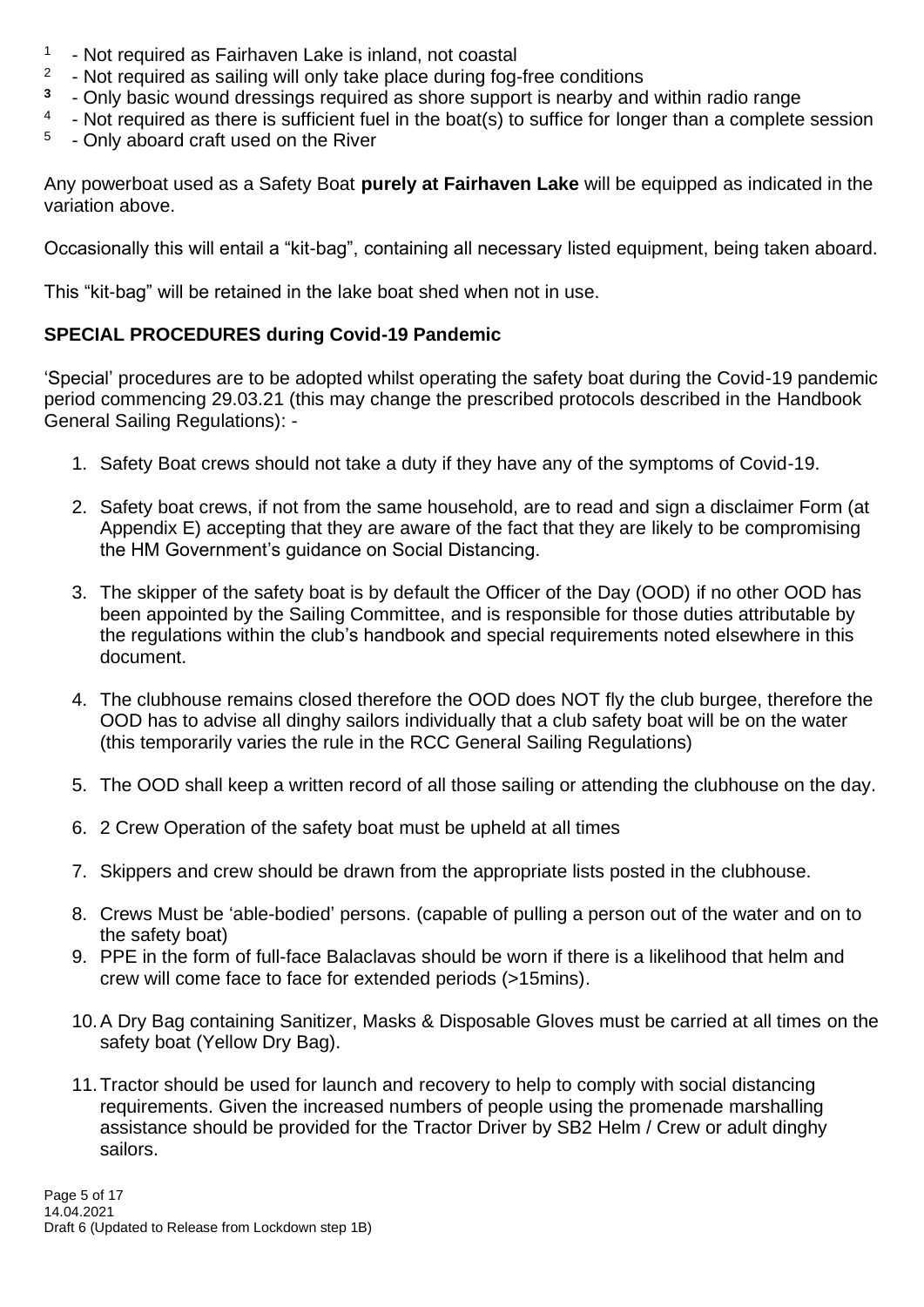- 12.On recovery 2 persons required amidships and 1 at the bow to recover to trailer (Launch & Recovery by Helm, Crew and separate Tractor Driver)
- 13.Safety Boat must be sanitized with SurSol spray at end of use.
- 14.Safety Boat Radio Installation to be wiped with Anti Bac Wipes at end of use.

All Sailing Dinghies used will be checked for completeness by the OOD of the day, prior to use. Any issues must be corrected, or an alternative boat used. Warning labels will be attached to boats not fit for purpose and reasons noted on the 'Repairs' whiteboard in the Garage in the Clubhouse.

## **3.3 Safety Boat Ratios – Dinghy**

The HM Government guidelines dictate that only six 'bubbles', each containing household members can gather in one place. The sailing committee has determined that for safety and space reasons (and mindful of any public) on the jetty a maximum of 2 other 'bubbles' can launch with the safety boat. Further launches can take place when these have cleared, up to the maximum of six boats monitored by the single safety boat.

The same procedure for recovery of dinghies is to be applied in reverse such that no more than three boats are on the jetty at any one time.

## **4 SAILING AREAS**

It has been determined that to reduce risk organised club sailing should only take place if the wind speed gusts on the estuary is below 15kts (17.25mph) as measured on the club weather station.

Members are encouraged to use the area between V buoy to the west and race mark number 11 to the east. It is recommended that after high water sailing is restricted to the area to the east of mark number 6 (to enable boats to easily reach the jetty across the ebbing tide if the wind drops)

## **The OOD shall make a record of the names of all those afloat.**

## **5 INCIDENT AND EMERGENCY PLAN**

A visual representation of the emergency plan is clearly displayed within the lobby of the clubhouse and available (in the Safety Kit) aboard each Safety Boat in all sailing Areas. A copy is also attached to the wall of the race box. Refer to Appendix F for the incident plan.

## **5.1 Definitions**

A **Minor Incident** is defined as an incident or accident that can be managed within the level of skills and training of the RCC personnel present without the need for external emergency assistance.

A **Major Incident** is defined as any incident requiring the support and intervention of external emergency organisations e.g. Ambulance, Coastguard, etc.

## *Any Minor Incident may develop into a Major Incident – extensive communication is essential.*

## **5.2 Incidents and what to do with a Near Miss**

### **An "Accident and Near Miss" book will is kept at the First Aid Point in the Clubhouse galley.** *All accidents and 'near misses' should be recorded in this book.*

Serious accidents - those which require professional medical assistance - must be reported to the Sailing Committee chair person and the Management Committee.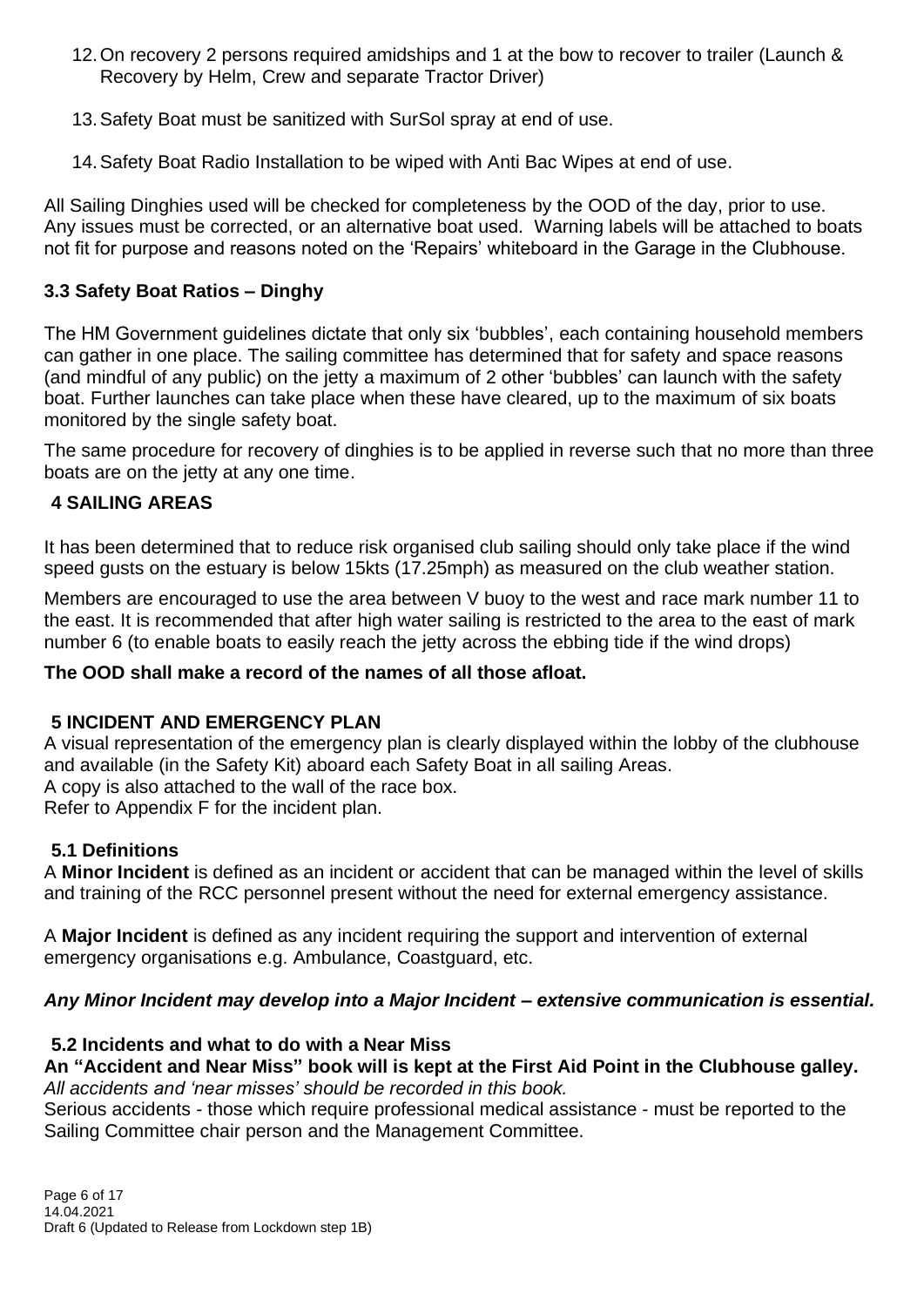The purpose of recording near misses is to evaluate situations that could be expected to develop into incidents, thus incorporating 'lessons learned' to avoid repeating, wherever possible, similar situations.

A limiting factor on numbers afloat may be imposed "on the day" so that, if necessary, all can be accommodated either in the Safety Boat, or transported aboard additional towed dinghy or dinghies.

## **5.2.1 Minor Incidents**

In the event of a Minor Incident occurring on the estuary and the **Safety Boat** is present: -

• Sailing will cease immediately, and all dinghies not involved will be directed to the closest safe place on the North Shore.

First Aid or assistance can then be rendered as required.

- The individual in the priority list (to be found on the emergency plan flow chart) should be informed at the earliest opportunity.
- The decision whether to re-commence sailing should be carefully considered. If it is decided that sailing should *not* re-commence all sailors should return together to base.
- **No person should be left afloat without safety cover outside normal operational range.**
- On return to base further assessment of appropriate secondary actions should be undertaken and a report completed in the accident book as soon as is practicable.

Recovery of equipment is not an immediate consideration.

In the event of a Minor Incident occurring at Fairhaven Lake

- Sailing will cease immediately, and all dinghies not involved will be directed to a safe part of the shore (away from the sloping concrete sides).
	- Any casualties shall be taken to the shore and treated there.
- The nominated alternative contact (see flowchart) should be informed at the earliest opportunity.
- Further assessment of appropriate secondary actions should be undertaken and a report completed in the accident book as soon as is practicable.
- Recovery of equipment is not an immediate consideration.

## **5.2.2 Major Incident**

In the event of a Major Incident occurring on the estuary, *under all circumstances*: -

- Sailing will cease immediately, and all dinghies not involved will be directed to the closest point on the North Shore.
- A 'Pan-Pan' (No immediate danger to life) or 'Mayday' call should be made (channel 16), as appropriate (see laminated instructions aboard Safety Boats).
- First Aid or assistance can then be rendered as appropriate.
- The nominated alternative contact (see flowchart) should be informed at the earliest opportunity by local VHF channel.
- **No person should be left afloat, unattended by safety cover outside normal operational range.**
- Act upon guidance/instructions received as a result of the emergency call.
- Recovery of equipment is not an immediate consideration.

In the event of a Major Incident occurring at Fairhaven Lake, under all circumstances: -

• Sailing will cease immediately, and all dinghies not involved will be directed to the closest safe place on the shore.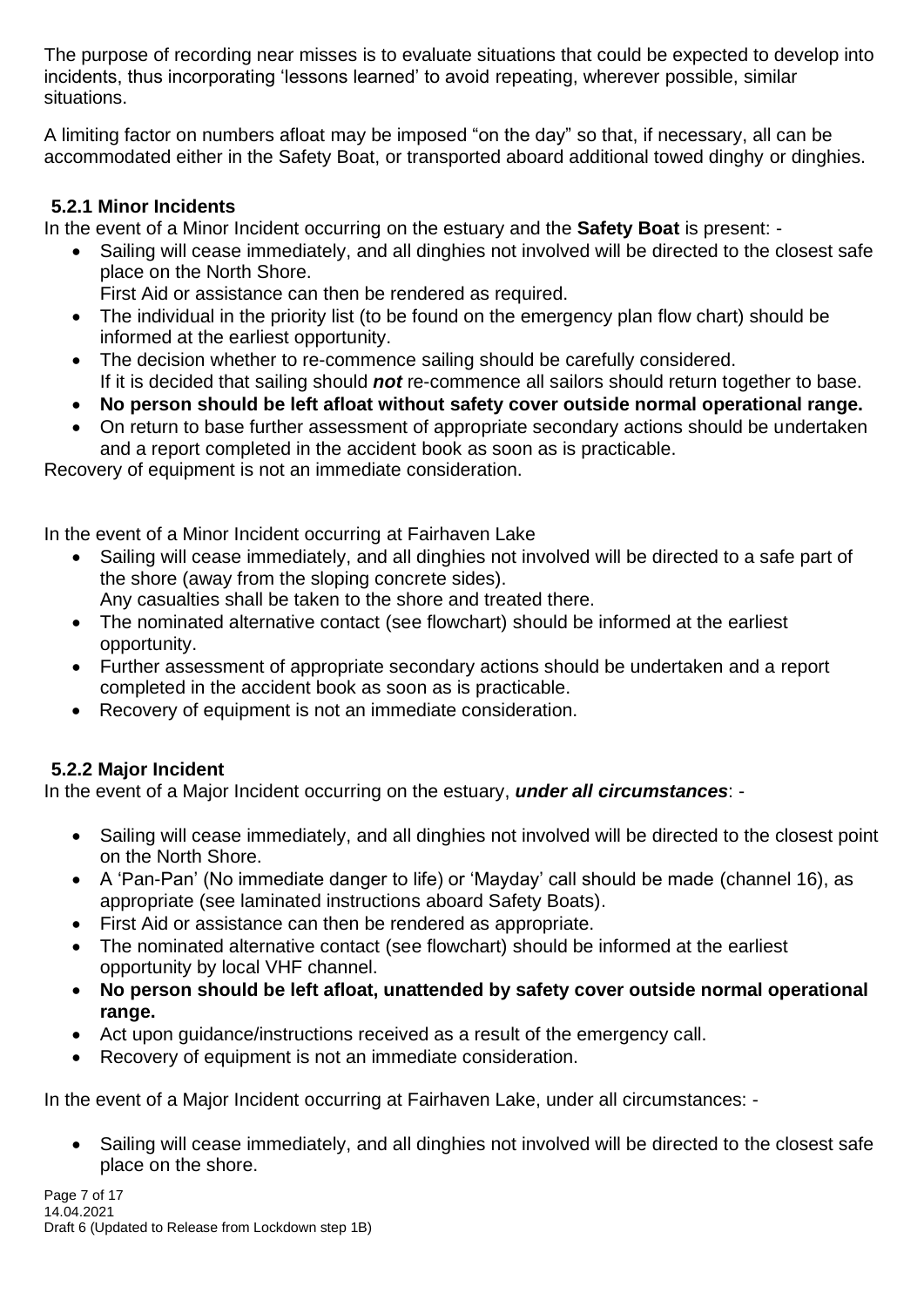- The emergency services shall be alerted by a '999' call. On making contact, the exact address of Fairhaven Lake *(available on laminated card with lanyard inside shed door)* to be given to ensure the emergency services are directed to the correct spot. (*See Appendix K)*
- Any casualties shall be returned to the shore and treated there.
- First Aid or assistance can then be rendered as required.
- The alternative contact (see flowchart) should be informed at the earliest opportunity.

Once an incident is under control, the following steps should take place:

- Access to the club/shore area should be controlled to prevent bystanders intruding.
- No public statements should be made.
- A specified person should be appointed to record the incident in the accident book as soon as is practicable. This may require recording evidence from witnesses – as near the time of the event as possible.
- The person in charge will then dictate what further steps should take place, including involving the RYA Sailing Department and the Management Committee of RCC.

## **5.3 Communication Methods**

**In Sailing Areas on the estuary** *the order of use of communication equipment in an emergency is*:-

- 1. Fixed VHF
- 2. Mobile VHF
- 3. Landline from Clubhouse
- 4. Mobile Telephone (if available and to be seen as a method of last resort)

**At Fairhaven Lake** *the order of use of communication equipment in an emergency is: -*

- 1. Mobile VHF on local channel to communicate with the shore party.
- 2. Mobile Telephone by shore party it is the OOD's responsibility to ensure that a charged phone is available ashore for emergency use.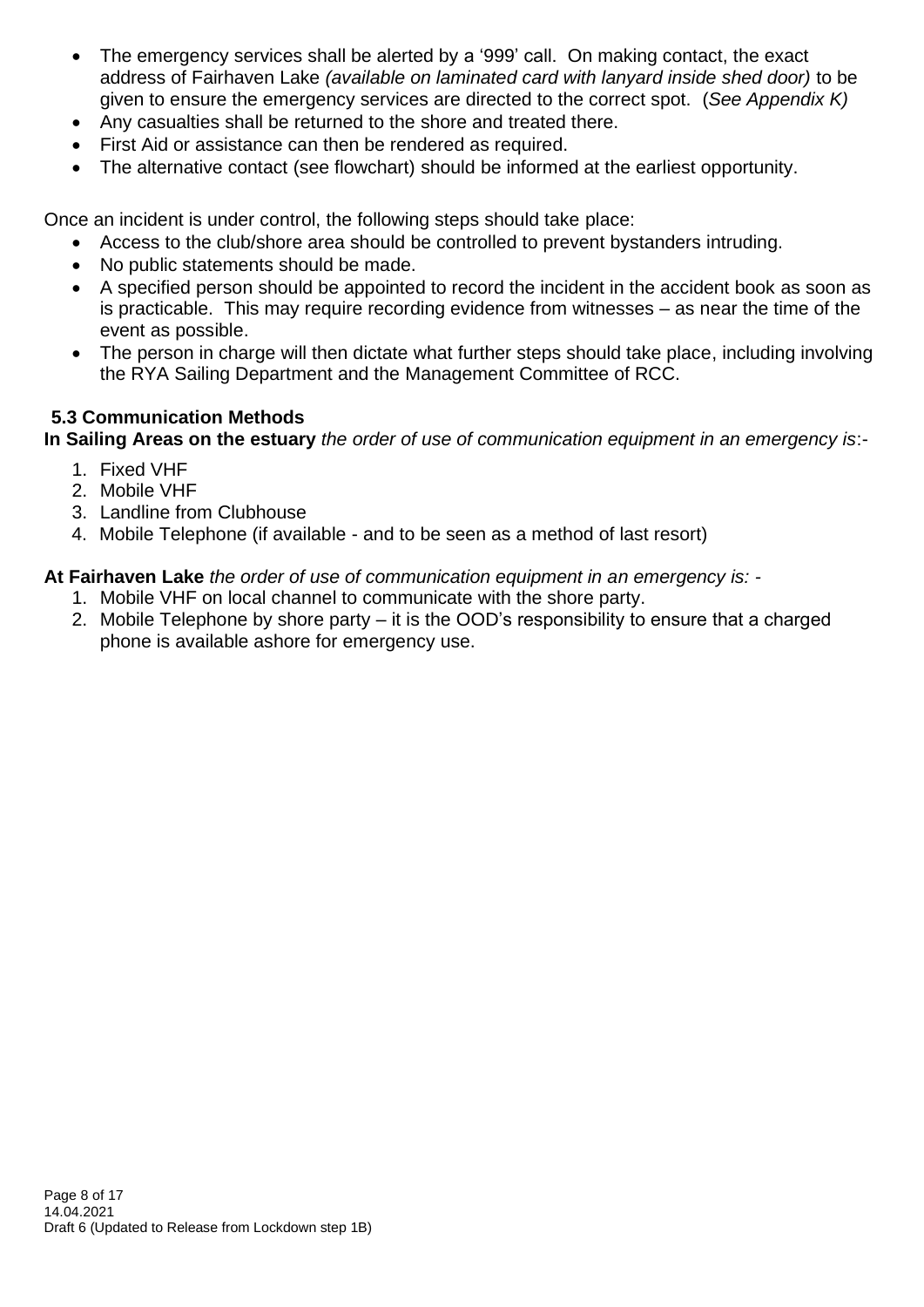# **Appendices:**

| Appendix A | <b>RCC Health and Safety Policy Strategy</b> |  |
|------------|----------------------------------------------|--|
| Appendix B | First Aider List (Sailing Team)              |  |
| Appendix C | Use of the Compact Tractor                   |  |
| Appendix D | Launching from the Jetty                     |  |
| Appendix E | Safety Boat Helm and Crew Form               |  |
| Appendix F | Incident Plan - Procedure flowchart          |  |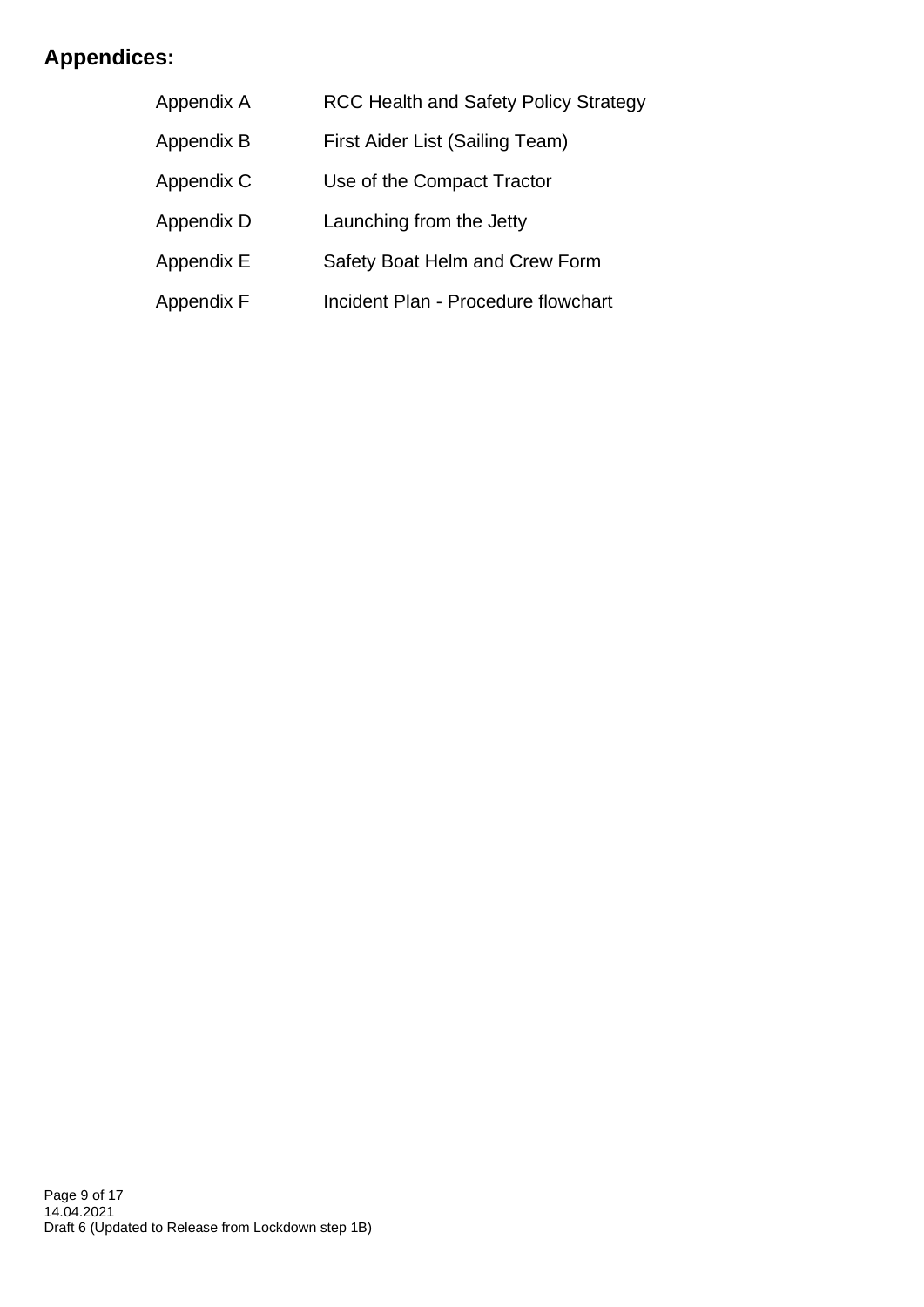## **Appendix A – RCC Health and Safety Policy Strategy**

## **HEALTH and SAFETY POLICY STRATEGY**

- 1. General statement of safety policy.
- 2. Assessment of risks.
- 3. Accidents and Hazards. Recording and reporting.
- 4. Emergency procedures.
- 5. Instructor Sailing.
- 6. Equipment Maintenanceand Inspection.
- 7. Annual Review.

## **1. RCC – HEALTH and SAFETY POLICY STRATEGY.**

- 1.1 The Safety of all members and persons visiting RCC is the highest priority. All Club members must at all times take appropriate action to ensure the safety of all persons on RCC property or areas used by RCC for sailing.
- 1.2 The RCC Main Committee has overall responsibility for Safety on RCC property, but may delegate individual areas of responsibility to "Nominated Persons or Office Holders".
- An up-to-date list of same is to be displayed on the Club Notice Board.
- 1.3 Individual members have a particular responsibility for ensuring their own personal competence and safety in the conditions prevailing at the time. They should be aware of Club Rules regarding the right of the OOD to order "Abandon Racing", or "All boats off the water".
- 1.4 Nobody must interfere with or misuse any equipment or materials provided in the interests of members' safety and welfare.
- 1.5 To ensure the safety of all persons on RCC property all members are requested to co-operate with this Policy and Club Rules.
- 1.6 All members should receive adequate information, instruction and sailing to enable them to avoid risks, and to contribute to their own and the safety of all visitors whilst on RCC property. Members should not use equipment or machinery unless they are familiar and competent with its operation. All faults should be reported to the listed Nominated Person.

Repairs should not be attempted unless they are authorised.

## 2. **ASSESSMENT and CONTROL of HEALTH and SAFETY RISKS.**

The following points were considered when drawing up the Health and Safety Statement Policy and Club Rule

- 2.1 Overall safety for persons on club property and other areas used by RCC for sailing.
- 2.2 Members' capabilities.
- 2.3 Weather conditions and the need to abandon racing/sailing.
- 2.4 Dangers of drowning and hypothermia.
- 2.5 Possession of adequate personal and boat buoyancy.
- 2.6 Availability of Safety Boat cover and equipment.
- 2.7 Availability of Trained Rescue Personnel.
- 2.8 Dangers of fire.
- 2.9 Responsibilities for individual areas and items of equipment.

## **3. ACCIDENTS and RISKS TO SAFETY.**

#### 3.1 Accidents

All injuries must be recorded in the **Accident Book kept adjacent to the First Aid Box, in the galley area** 3.2 First Aid Boxes

- Located as follows
	- Galley area
	- Rescue Boat Containers.
	- Just inside clubhouse entrance lobby.
	- Within the storage box at Fairhaven Lake
- 3.3 First Aiders
	- A current list of qualified First Aiders is kept with the Sailing Principal; with the first aid box in the galley; on the Sailing Notice Board.
- 3.4 The Sailing Principal must make regular checks of the Accident Book, so that the cause of any Accident can be investigated and steps taken if necessary to improve safety.

3.5 Risks to Safety

On finding any Risk to Safety, members should submit a Hazard Report to the respective Nominated Person so that action can be taken to eliminate the Risk.

## 4. **EMERGENCY PROCEDURES**.

Page 10 of 17 14.04.2021 Draft 6 (Updated to Release from Lockdown step 1B)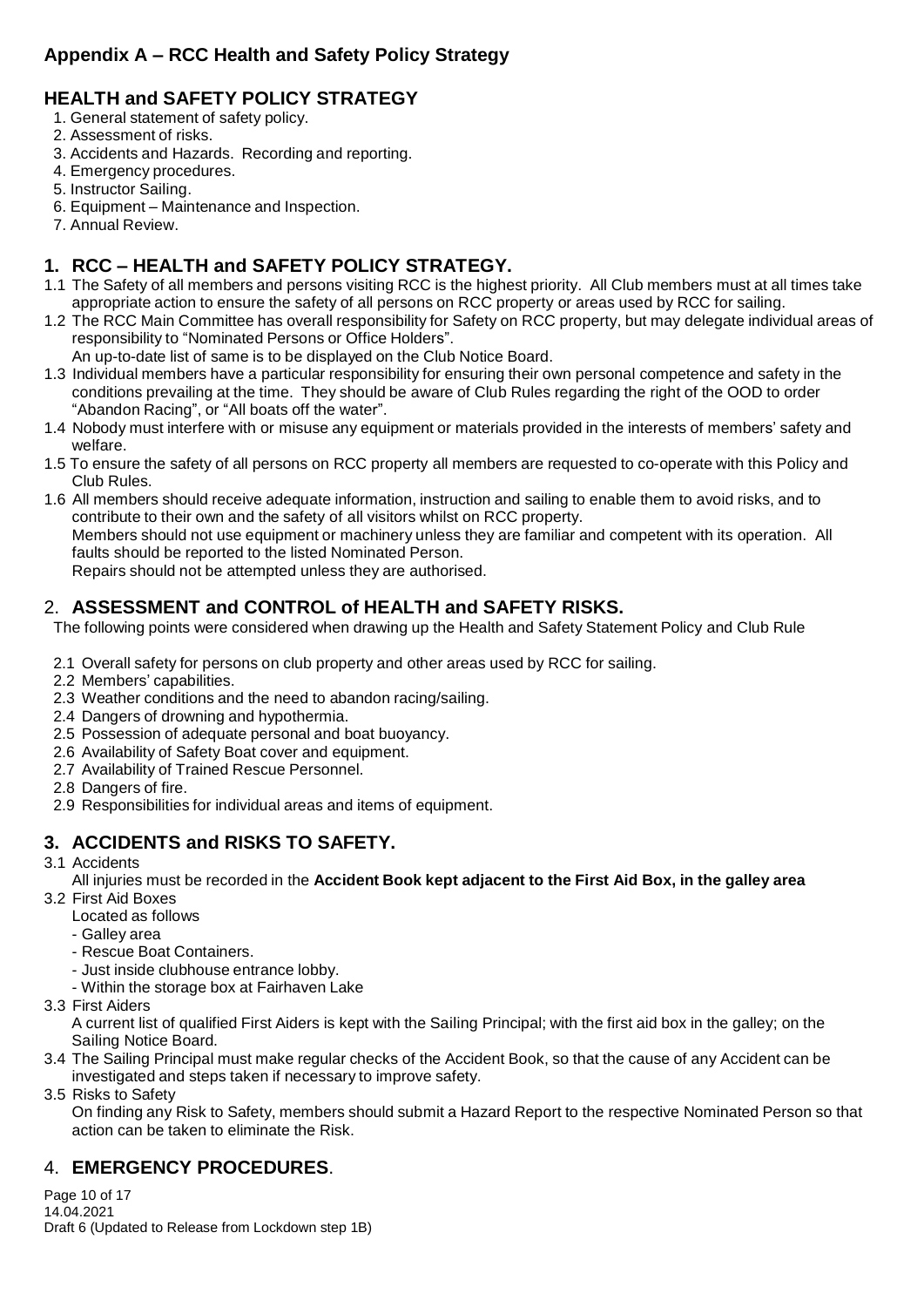#### 4.1 RESCUE BOATS

A fully equipped rescue boat is to be available at all times when organised sailing takes place. To be double-crewed whenever possible.

Kill cords to be used at all times.

4.2 KIT TO BE CARRIED

Refer to Operating and Safety Procedures document for Safety Boat equipment list.

4.3 FIRE/EXPLOSION

In the event of a fire or explosion within the dinghy compound, all persons should evacuate the affected area and assemble in the adjacent RNLI car park.

The emergency services should be contacted by telephone stating:

**Location** – Ribble Cruising Club

Central Beach Lytham

**The problem** - Expressed clearly and succinctly

Gate opened (if still locked) pending their arrival

Attempting to extinguish fires should only occur if this can be done without endangering oneself. Fire exits from the clubhouse must be clearly marked and kept clear of obstruction at all times.

#### **5. INSTRUCTOR SAILING.**

5.1 Sailing and ratios of Students to Instructors to comply with RYA guidelines for all RYA courses.

5.2 Refer to Operating and Safety Procedures document for additional RCC limitations that apply.

#### **6. EQUIPMENT.**

Nominated Persons/Office Holders are responsible for items listed below, and for ensuring that safety checks are carried out.

#### **Chairman Fabric Committee.**

Club buildings including outside walls and roof of race-box, changing rooms and safety boat garage. Electrical supply.

Water supply and drainage. Telephone

#### **Chairman Sailing Committee**

Dinghy compound, walls, railings and gates. Jetty. Race Marks Rescue Boats, outboard engines, and their RYA listed equipment. Fuel store and supplies for outboards Club boats and their equipment.

#### **House Committee Chairman.**

Kitchen area and food cupboards. Vacuum cleaner. Fire extinguishers and fire blanket. First Aid kit(s).

Frequency of inspection – As per check lists.

## **7. ANNUAL REVIEW.**

- 7.1 The Health and Safety Policy and Club Rules shall be reviewed annually between October and December so that whenever possible, revised safety matters can be implemented prior to the start of the season and notification included at the AGM and published for members.
- 7.2 The RYA Sailing Centre Operating Manual must be similarly reviewed to be kept in line with current RYA guidelines and the Centre Inspection Report Form.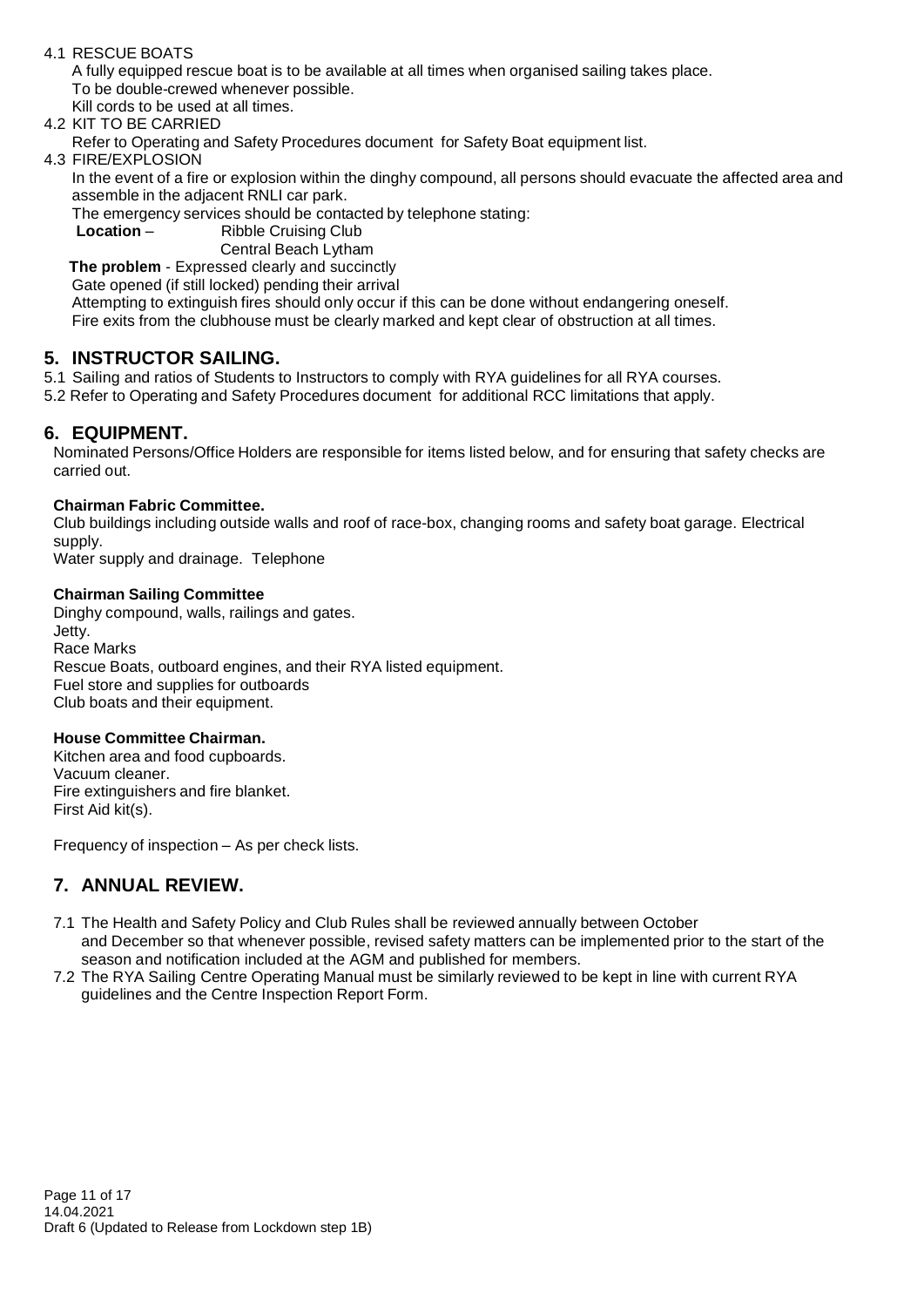

All of the following Members have a valid First Aid certificate

| Rob Jarman            | Dani Begley         |
|-----------------------|---------------------|
| <b>Richard Elsdon</b> | Nick Elsdon         |
| Pete Pollock          | Jake Begley         |
| Simon Begley          | Lewis Richardson    |
| <b>Martin Knott</b>   | Jeanette Richardson |
| Angela Begley         |                     |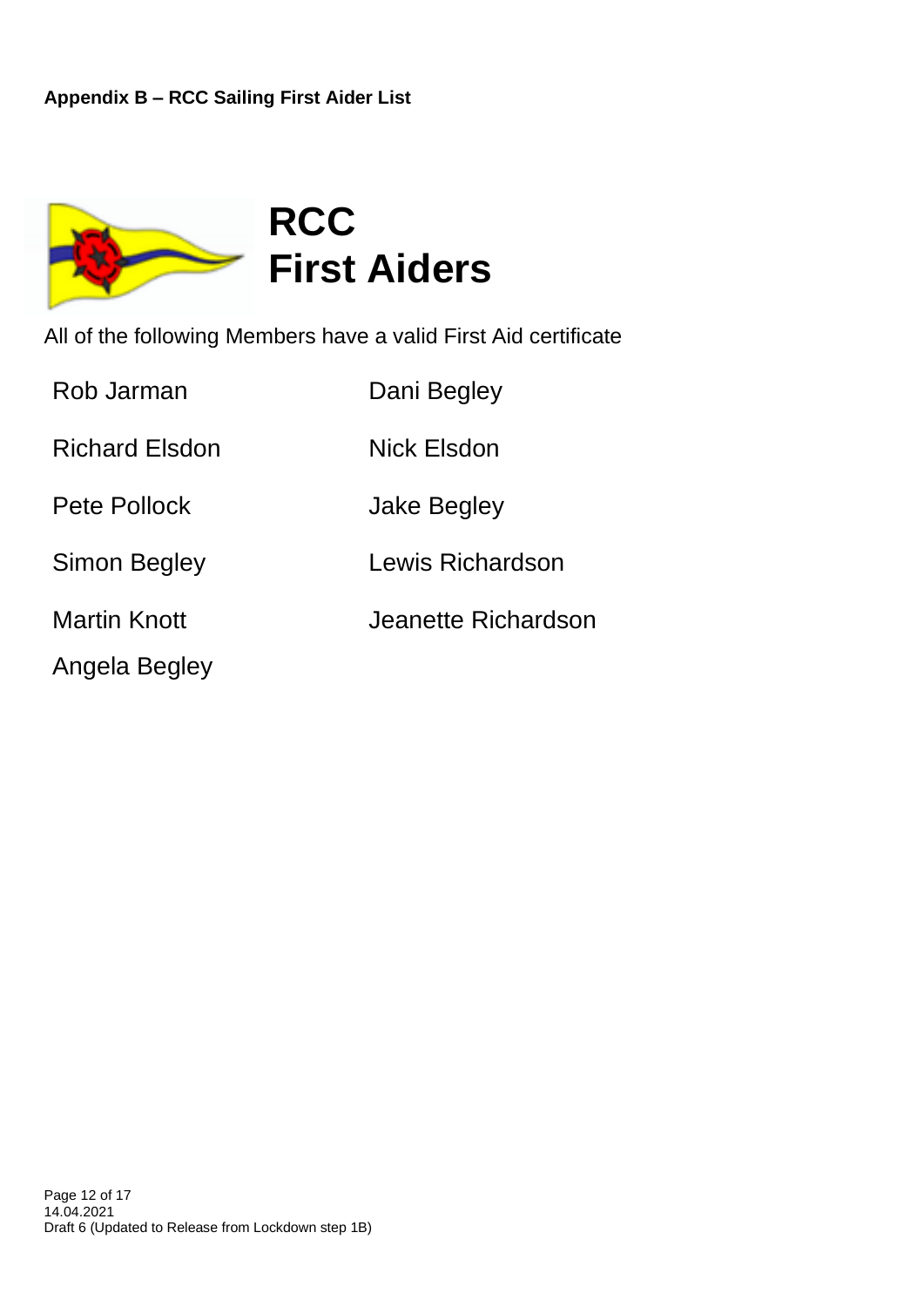## **Appendix C – Use of the Compact Tractors to transport boats The compact tractor**

Boats kept in the dinghy tanks can be towed using the compact tractor(s) kept in the garage on charge, ready for use. The tractor(s) is "taxed and insured" for use on the public highway and this means we can tow boats from the RCC site to and from the jetty. **All drivers need to be accredited by the Club before towing any boat.** When the tractor is left unattended, either in or out of the garage, the keys are kept under the driver's seat, not in the ignition. The tractor is to be parked in the dinghy compound whilst boats are sailing and not to be left on the jetty or around the RNLI garage.

The tractor is to be only used by a single driver for the day.

The tractor is set up with several towing attachments/devices and the driver must select the appropriate fitting for the trolley being towed.

## **Towing boats at the start of sailing**

At the start of the session boats will be transported from the dinghy tanks along the Promenade and down to the jetty, passing the Inshore Lifeboat Station.

When towing boats we are in close proximity to members of the public, who have access to all areas where boats are likely to be manoeuvred, once clear of the Clubhouse and tanks. All care must be taken to avoid causing possible injury or harm to them or their belongings as we tow boats either with, or without, the tractor. Potentially there are a great number of dogs and children using these areas, putting themselves at risk when they approach trolleys and boats.

As the jetty is restricted in width we aim to give way to others, or, to make sure that they are appropriately aware of the need to keep clear of our equipment and keeping clear. Boats are usually prepared for launching before reaching the jetty. They can be towed towards the end of the jetty above the high water-line prior to being launched over the side of the jetty. Once the tractor has delivered a trolley it will return to collect another boat for launching or be left at the RCC base.

Generally boats can be launched from approximately one-and-a-half to two hours before High Water.

## **Recovering boats at the end of sailing**

Dinghies need to be landed at or near the jetty while there is still enough water to access the jetty.

The OOD will indicate when boats need to be out the water and only after all dinghies are landed will the Safety Boat be taken off the water.

## **For this reason, it is important that helms respond without delay when told to return to base.**

Once landed at the jetty the boat's trolley is collected either by a crewmember or with support from the shore party. Boats are moved to one of the passing places to ease passage for members of the public and make it easier for the tractor to collect them.

Boats are collected and towed back to base with the same degree of care as when taken to the water.

The Safety Boat will be the last to make the return journey. Once there, the boat is cleaned and returned to the garage before returning the tractor and putting it back on charge.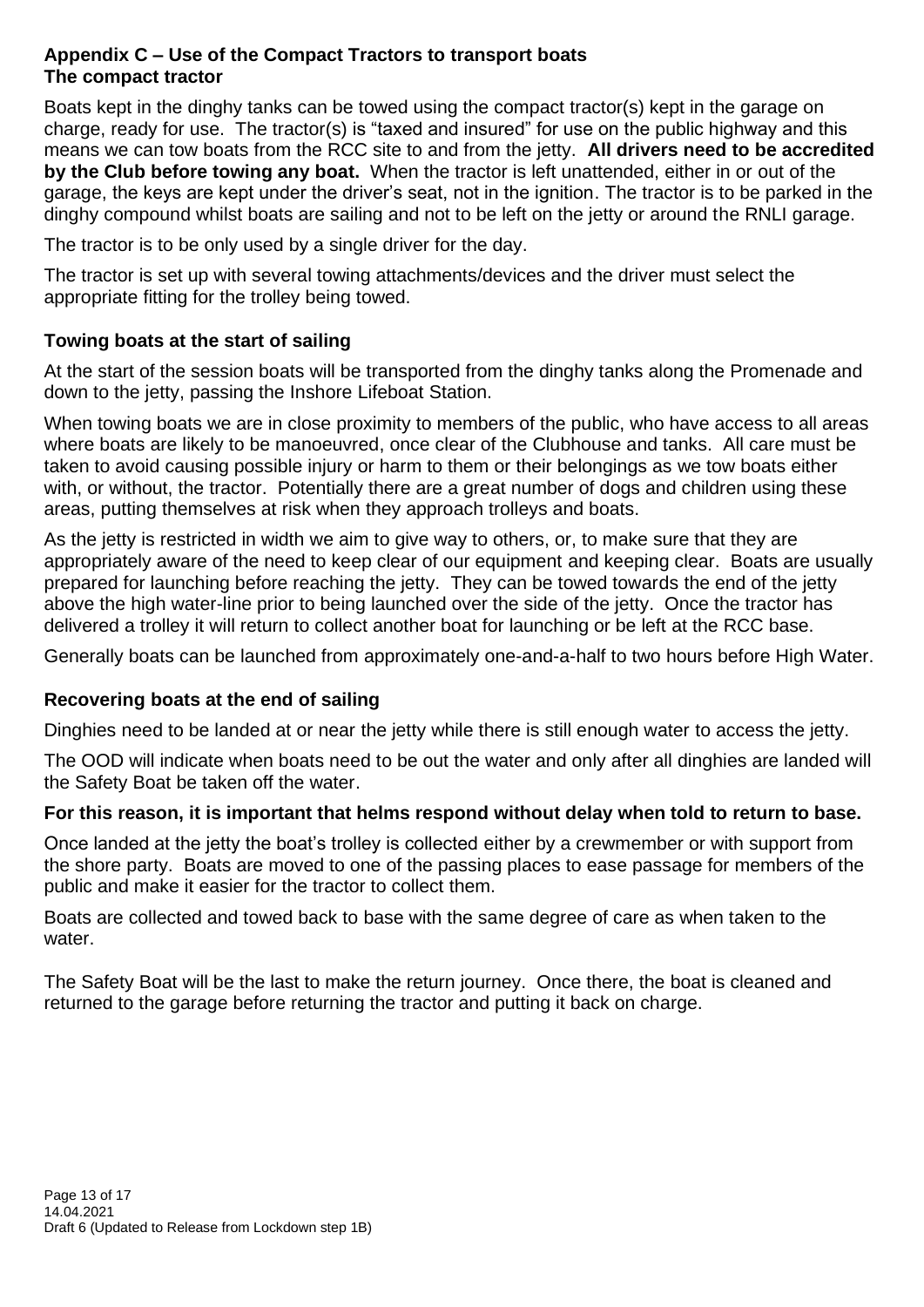## **Appendix D – Launching from the Jetty**

## *Only persons on the RCC 'approved driver list' are permitted to drive the launching tractor.*

The Promenade and jetty are public areas and caution must be exercised when moving boats in the vicinity of members of the public.

Launching:-

- **The Safety Boat should be launched first and made ready to operate, complete with crew.**
- **It is the responsibility of the crew to ensure that all essential items of equipment are aboard, and that sufficient fuel is carried.**
- Usually, dinghies should be launched from the leeward side of the jetty, although in conditions of a light wind opposing a strong tide this may not be practical and an assessment will be made by the OOD.
- The dinghy should be tied to the jetty using a round turn and half hitch (two half hitches if the boat appears likely to be in place any length of time) while the trolley is wheeled away.
- Ideally trolleys should be left at the top of the jetty, against the Lifeboat House wall. Trolleys must not obstruct access to the jetty, the Lifeboat House doors or the car park.
- When tides permit and the number of trolleys allows, they may be parked on one of the passing platforms on the jetty, above the point at which water will reach at High Water.
- When sailing, no dinghy involved will sail from the jetty until the Safety Boat is afloat, manned, and operational.
- On departing from the jetty dinghies should sail clear of the end of the jetty (marked by a port channel marker basket) then lie-to whilst making final adjustments.

Returning Ashore:-

- Dinghies should lie-to close to the jetty and release rudder blade downhauls etc.
- Depending on conditions, the OOD will decide whether dinghies sail directly to the jetty, or onto the adjacent grass to drop their sails, before being walked to the jetty.
- Dinghies should be tied to the jetty or held securely whilst launching trolleys are collected.
- **The Safety Boat will remain afloat and manned until all sailing dinghies are on the jetty**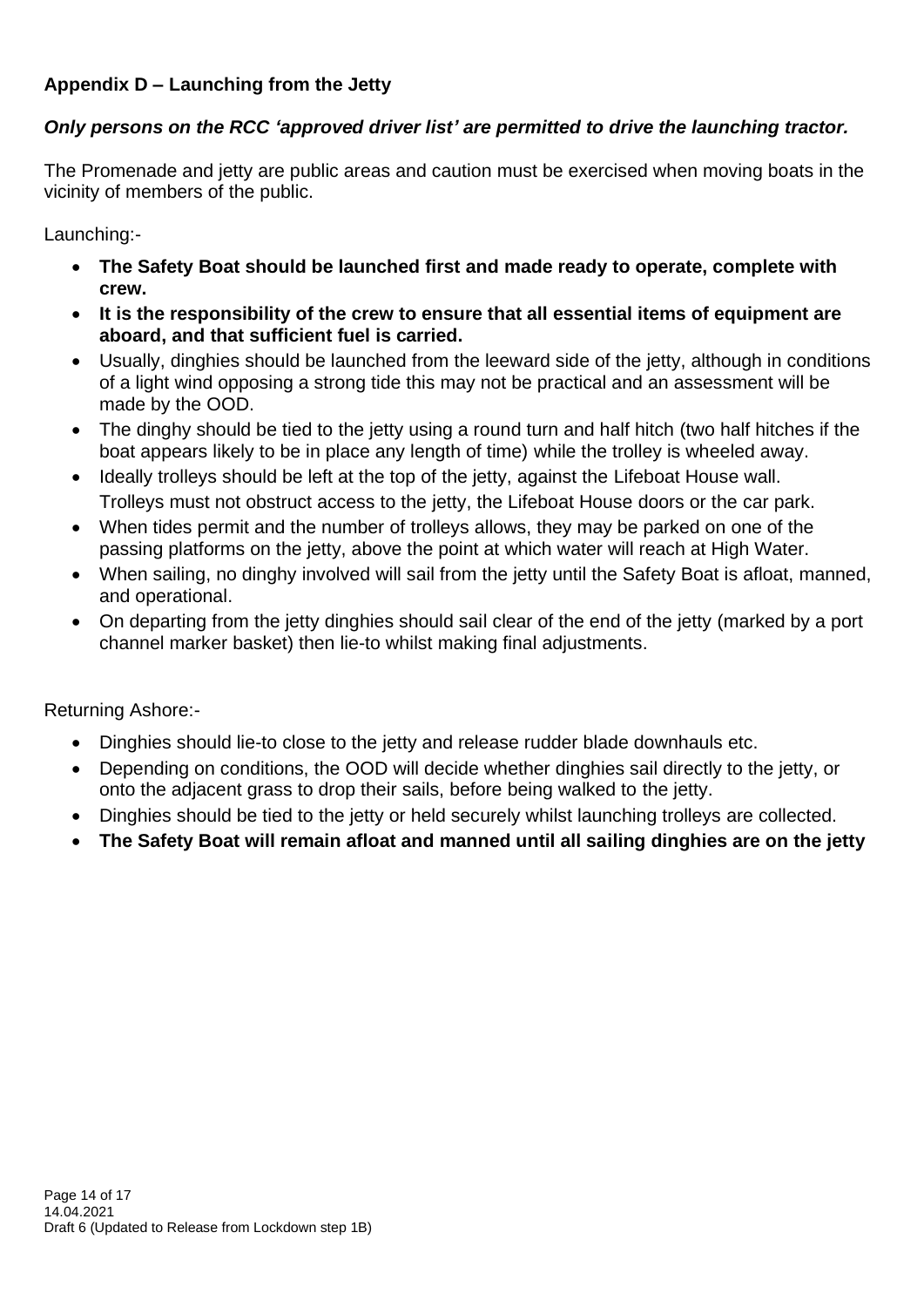## **Appendix E**

## **[A copy to be signed by safety boat crews operating in contravention of HM Government's guidance on social distancing]**

'Special' procedures are to be adopted whilst operating the safety boat during the Covid-19 pandemic period commencing 20.07.19: -

| 1. Helm: I confirm that I do not have any of the symptoms of Covid-19.<br>I am aware that I may be compromising HM Government's quidance |  |
|------------------------------------------------------------------------------------------------------------------------------------------|--|
|                                                                                                                                          |  |
|                                                                                                                                          |  |
|                                                                                                                                          |  |
|                                                                                                                                          |  |
| On 'Social Distancing'.                                                                                                                  |  |

| 2. Crew: I confirm that I do not have any of the symptoms of Covid-19 |  |
|-----------------------------------------------------------------------|--|
| I am aware that I may be compromising HM Government's guidance        |  |
| on 'Social Distancing'.                                               |  |

3. I am the helm of the safety boat and by default the Officer of the Day (OOD) and am responsible for those duties attributable to the OOD by the sailing regulations within the club's handbook and special requirements noted in the document [SPECIAL OPERATING and SAFETY PROCEDURES for CLUB SAILING during COVID\_19 Pandemic]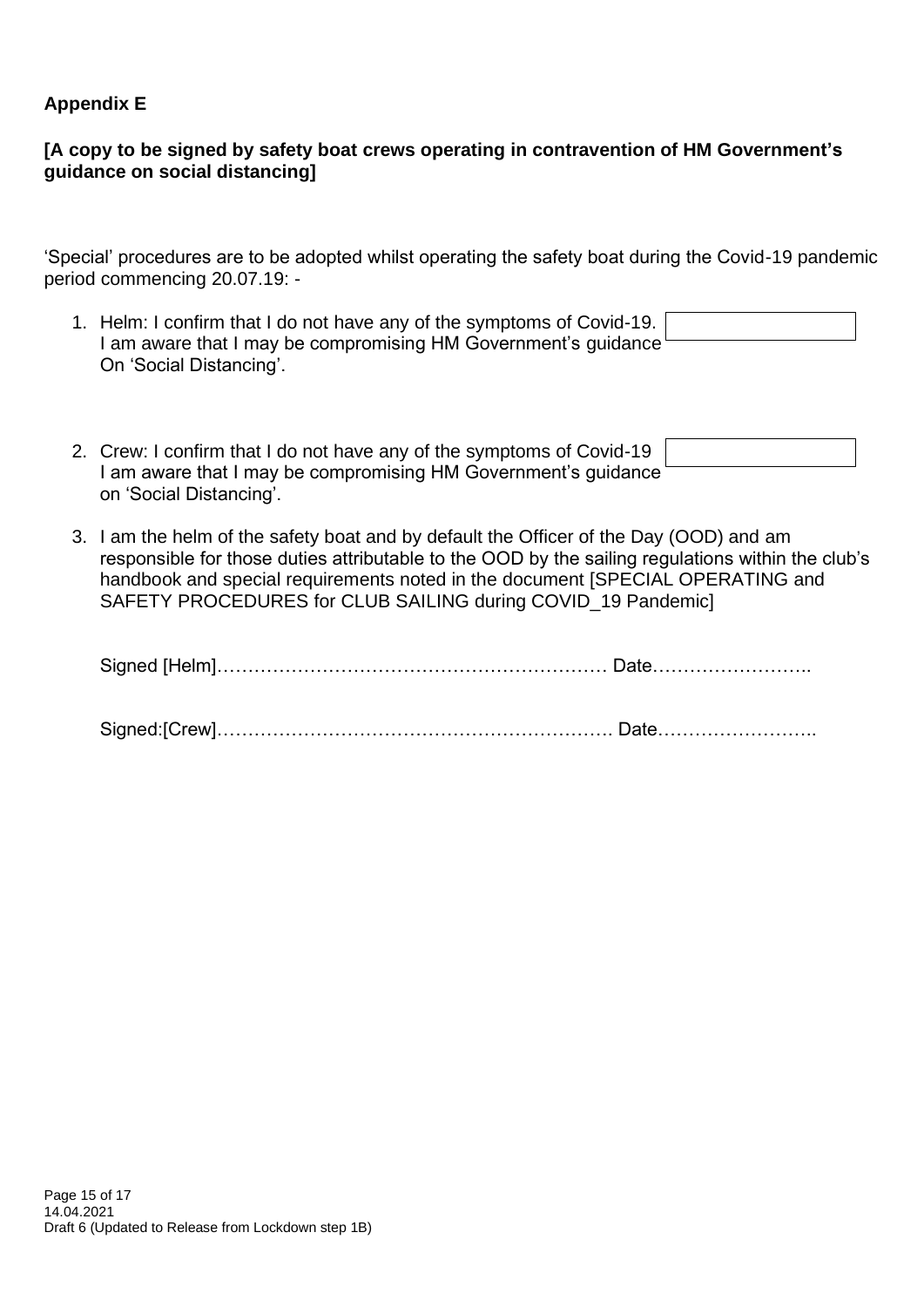## **Appendix F – Emergency Procedure**

Emergency Procedure Flow Chart (See below)